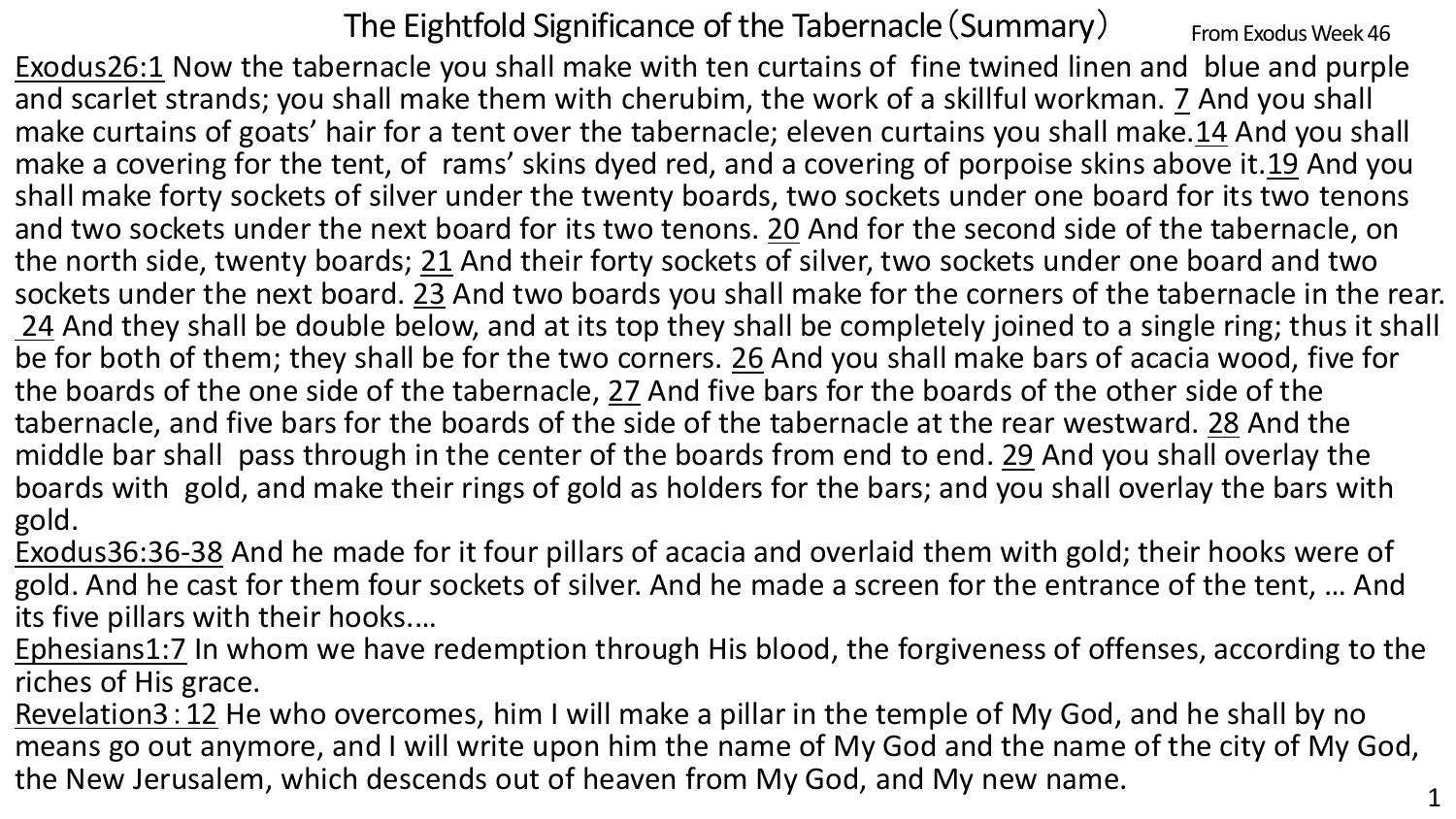$(1)$  We must always be balanced by the number two. Not only do we have two feet, but we also have two hands, two arms, two shoulders, and even two ears and two eyes. Everything is in twos for balance.  $\cdots$  If anything stands alone, it will lose its balance. We must always checked, tested, and confirmed by others so that we may have the balance. Otherwise, we will be peculiar and will go to an extreme.

Imbalance is one of the main problems of your humanity. The fine-grained wheat flour typifies Lord Jesus' humanity, as He is extremely well balanced. There is a need for you to take the balance through your spiritual partner and or spouse. In such time you should not be stubborn, but open yourself to the Lord and the brothers and sisters, call upon the Lord's name, and be a partaker of the Lord's humanity. For example, the action force will disappear if you are over cautious, however, the Lord blends particularly well with the person who are cautious and with action force. Do not think such limit of church life as an annoying thing, you should consider it to be your salvation.

② The fourth layer, the outermost layer, was a covering of porpoise skins. These porpoise skins typify Christ as the One who is able to withstand any attack. They also signify that toward Satan, the principalities, and the demons, Christ is rough and tough. Christ  $\cdots$  as the porpoise skin He enables us to stand against Satan and all his attacks. He also protects God's dwelling place from storms, rain, and snow. Water  $\cdots$  it is impossible for it to penetrate the layer of porpoise skins. $\cdots$  In the face of Satan's attack, He truly is rough and tough.

In church life, the primary thing is to enjoy the Lord. After that, you will be strengthened in the Lord, for the need of fighting the spiritual war. Christian life is a life of feast and at the same time a life of war, you need to understand that you are now in the midst of war. Satan in the war, attacks the church and the brothers and sisters who are building the church. In such a situation, you can experience Christ as the rough and tough porpoise skin. There is no need to fear the storm from Satan. Because Christ as the porpoise skin will protect you. For example, your friends and relatives invite you to go somewhere with them in the morning of the Lord's day, but they criticize you for turning them down. In order to build up the church, you meant to undergo hardship, you need to experience the porpoise skin and be impervious to criticism.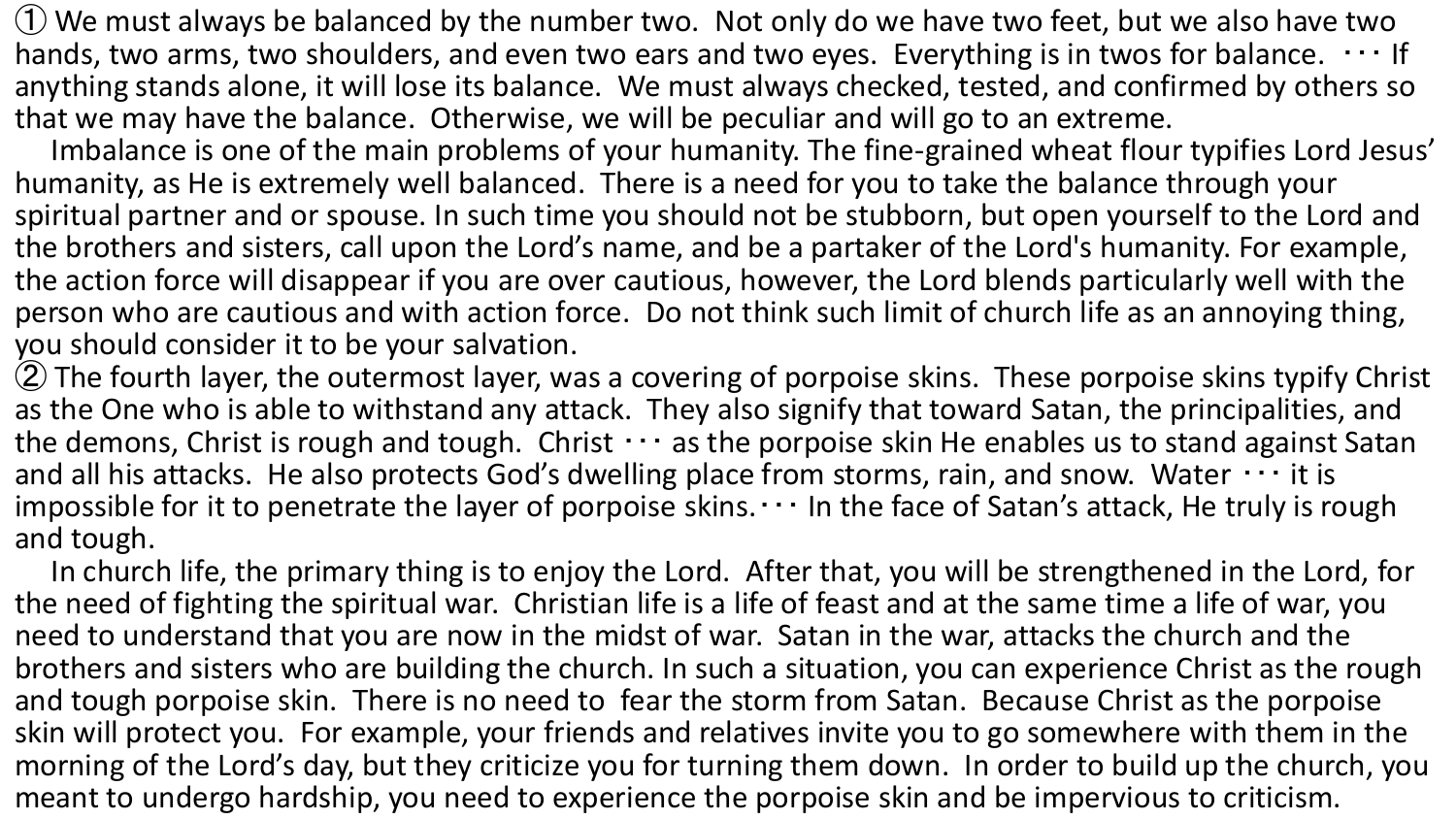| <b>MATERIAL</b>                               | <b>OUTLINE</b>                                                                                                                                                             |                                                                                                                                                                                                                                                                                                                                                     | <b>MEANINGS</b>                                                                                                                                                                                                                                                                    |
|-----------------------------------------------|----------------------------------------------------------------------------------------------------------------------------------------------------------------------------|-----------------------------------------------------------------------------------------------------------------------------------------------------------------------------------------------------------------------------------------------------------------------------------------------------------------------------------------------------|------------------------------------------------------------------------------------------------------------------------------------------------------------------------------------------------------------------------------------------------------------------------------------|
| 1.the<br><b>Silver</b><br><b>Sockets</b>      | We need to see and<br>experience the<br>redemption of Christ.                                                                                                              | [Silver] The church is built on the basis of the redemption of Christ.<br>[the Weight] The redemption of Christ as the solid base(stability) for the<br>believers' standing in God's dwelling place.                                                                                                                                                |                                                                                                                                                                                                                                                                                    |
| 2.the<br>Gold, the<br>Manifestation<br>within | We need to see and<br>experience the<br>manifestation of the divine<br>nature.                                                                                             | <b>[Gold]</b> The divine nature with the divine life of Christ, which is God Himself.<br>[Manifestation] We, who is the church, manifest, express, and show to<br>others should be nothing other than the glorious divine nature of Christ.                                                                                                         |                                                                                                                                                                                                                                                                                    |
| 3.the<br>Acacia<br>Wood                       | We need to see and<br>experience the<br>transformed human<br>nature.                                                                                                       | [Acacia Wood] Signifying the transformed human nature. With the<br>building of the church, the divine nature depends greatly upon our human<br>nature. [the Standing Strength] The standing strength needed for the<br>tabernacle is with the human nature overlaid, that is, transformed, with the<br>divine nature and the divine life of Christ. |                                                                                                                                                                                                                                                                                    |
| 4.The<br>two<br><b>Tenons</b>                 | We need a firm and unshakable<br>standing in the Body, and we<br>must always be willing to be<br>balanced by others.                                                       |                                                                                                                                                                                                                                                                                                                                                     | <b>[Tenons] Our complete faith in Christ's redemption, which gives</b><br>us a firm and unshakable standing. [Two] We must always be<br>checked, tested, and confirmed by others that we may have the<br>balance.                                                                  |
| 5.The<br><b>Boards</b>                        | Each member of the Body needs to be<br>completed for the building up of the<br>church, and there is the need for<br>reinforcing when a turn in the Lord's<br>move is made. |                                                                                                                                                                                                                                                                                                                                                     | [the Width] Every believer as a half unit needs to be matched by<br>another to form a complete unit of three cubits for the building of<br>God's dwelling place. [the Corner Boards] at each turn in the<br>Lord's move, there is a need for doubling, strengthening, reinforcing. |
|                                               |                                                                                                                                                                            |                                                                                                                                                                                                                                                                                                                                                     |                                                                                                                                                                                                                                                                                    |